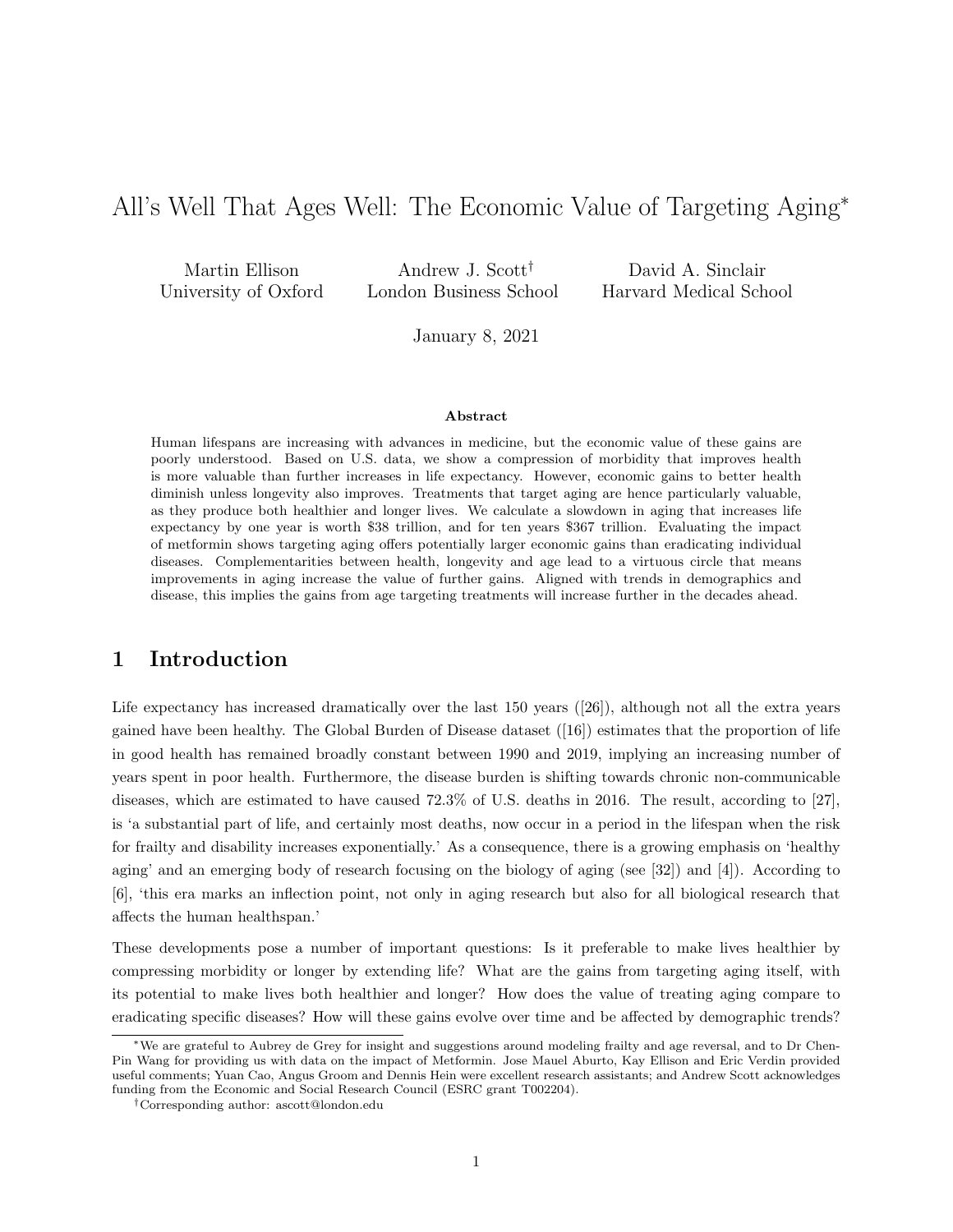We take an economic rather than biological perspective to answer these questions. Specifically, we use the Value of Statistical Life (VSL) approach to place a monetary value on the economic gains from longer life, better health, and changes in the rate at which we age  $([36], [2], [25])$ .<sup>1</sup>

VSL models have two distinct advantages for our purposes. Firstly, they are already used by a variety of government agencies to evaluate different policy measures and treatments, e.g., [30], [11]. Secondly, by modeling how economic decisions interact with changes in health and longevity, we can analyze not just the current gains to targeting aging but how these gains will evolve in the future. The results reveal a distinctive feature of age-targeting treatments. Interactions between health, longevity, economic decisions and demographics create a virtuous circle, such that the more successful society is in improving how we age the greater the economic value of further improvements.

## 2 Results

The economic model for our analysis is based on [25] and calibrated to current U.S. economic, health and demographic data. In the model, individuals make choices about consumption, hours worked and leisure based on wage rates, interest rates, retirement age, and knowledge of remaining life expectancy and likely future health.<sup>2</sup> We use the model to estimate an individual's Willingness to Pay (WTP) for improvements in health and longevity. WTP is measured in U.S. dollars and is derived from the increase in the Value of Statistical Life (VSL) implied by improvements in health and longevity. VSL itself is the sum of the value of each remaining year of life, discounted to the present day and weighted by the survival rate. Because the value of each year of life depends on health, consumption and leisure, the VSL incorporates both the quantity and quality of expected life remaining. Importantly, this means that the VSL is higher than an individual's lifetime income – life is valuable in its own right because individuals value time, health and leisure.

The demographic data underpinning our analysis are: i) a survival function from [18], whereby mortality risk increases exponentially with age; ii) a health deficit function from [24], also increasing exponentially with age, and iii) the 2017 population structure and birth rates from the U.S. Census Bureau. In our baseline calculations, life expectancy (LE) and healthy life expectancy (HLE) at birth are 78.9 and 68.5 years respectively, in line with current U.S. data. Following [19], we set the average VSL of an adult aged between 25 and 65 years to \$11.5 million. Whilst our dollar WTP values are sensitive to the precise calibration of our model, the relative importance of different treatments for aging is not.

#### 2.1 Life Extension – The Struldbrugg Case

We first focus on improving life expectancy (LE) which, with reference to "Gulliver's Travels" [35], we label the 'Struldbrugg' case. Struldbruggs are born immortal but age normally and so live in continuously worsening health. In our simulations, we achieve this by reducing the rate at which mortality declines with age while holding the rate at which health declines unchanged. The result is an expansion of morbidity, whereby a greater proportion of life is spent in poor health. Whilst both LE and HLE improve, the ratio of HLE to LE deteriorates.

<sup>1</sup>A complementary approach based on a microsimulation model is taken by [17], whose results we discuss in the final section. <sup>2</sup>Appendices A-D describe the model and its calibration in detail.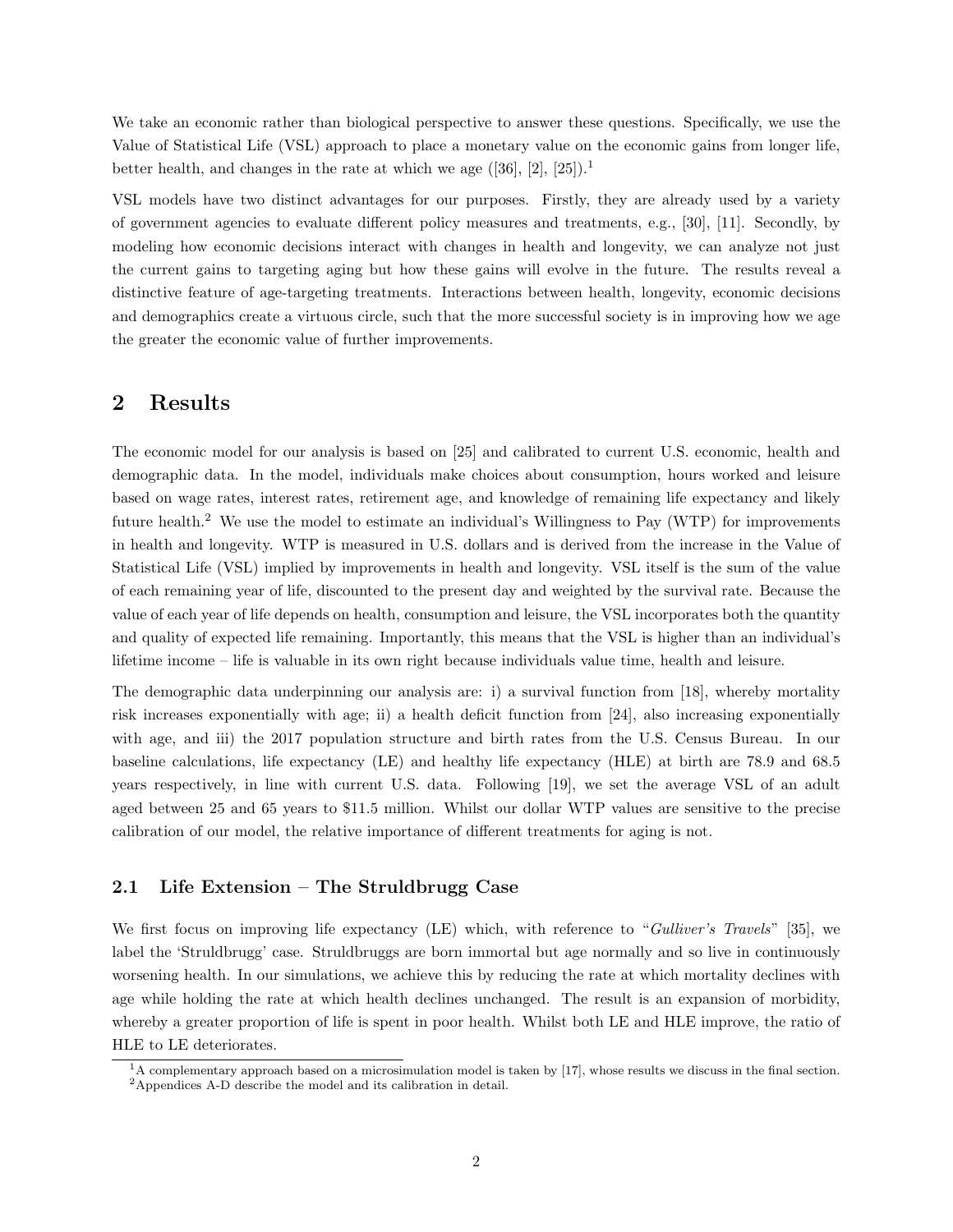The Willingness to Pay (WTP) for increases in LE depends on which years benefit from lower mortality. To provide consistency across simulations, we assume that mortality is subject to a compensating effect [33] whereby it reaches a rate  $M$  at age  $T$ . Under this specification, there are two ways to extend LE. The first is via a rectangularization of the survival function such that  $M$  and  $T$  are kept constant but mortality is reduced at all ages less than T so that it rises more rapidly at  $T<sup>3</sup>$ . Rectangularization is shown by the red survival function in Figure 1. The second involves an improvement in lifespan, such that mortality reaches M at higher values of T. In this case, survival rates decline more slowly and there is an increased probability of living beyond T, shown by the yellow survival function in Figure 1.



Figure 1: Survival functions under rectangularization and improvement in lifespan

Table 1 shows the WTP for one year increases in remaining LE. The major columns report the WTP at age 0, 20, 40, 60 and 80, with R the WTP for a one year increase via rectangularization and L the WTP for one year increases through improvements in lifespan. The first row (labeled ' $1^{st}+1$  year') is the WTP for the initial one year increase from our baseline calibration. For example, the WTP at birth for the initial one year increase in remaining LE from 78.9 to 79.9 years via rectangularization is \$118,100, and the WTP at age 60 for the first one year increase in remaining LE from 21.7 to 22.7 years through lifespan improvement is \$257,700. The subsequent rows (labeled ' $2^{nd}+1$  year', ' $3^{rd}+1$  year' and so on) show the WTP for additional one year increases, so the row  $10^{th}+1$  year' in column '20' shows the WTP at age 20 for an increase in remaining LE from 68.0 to 69.0 years, since by the tenth increment the remaining LE at 20 has already risen to 68.0 years.

Three results stand out: i) the WTP for additional gains in LE diminishes as LE rises, ii) the WTP for additional years of LE is greatest for the oldest, and iii) rectangularization is preferred to improvement in lifespan. The WTP is diminishing because as LE rises the gains to further increases accrue progressively more in the future (and hence are discounted more) and in years of poor health (which are less valuable). The fact that WTP increases with age is also partly due to discounting, since the old experience the benefits of extra LE sooner than the young, but mainly because as an individual ages they have a higher probability of reaching even older ages. The likelihood that someone aged 80 will reach 81 is greater than the likelihood of someone aged 20 reaching the same age, hence an older individual values gains in LE in later years more.

 $3$ The slope of the mortality curve becomes steeper at T under rectangularization, so mortality rates are lower before but higher after T. We restrict rectangularization to only operate before T so its benefits are unambiguously positive.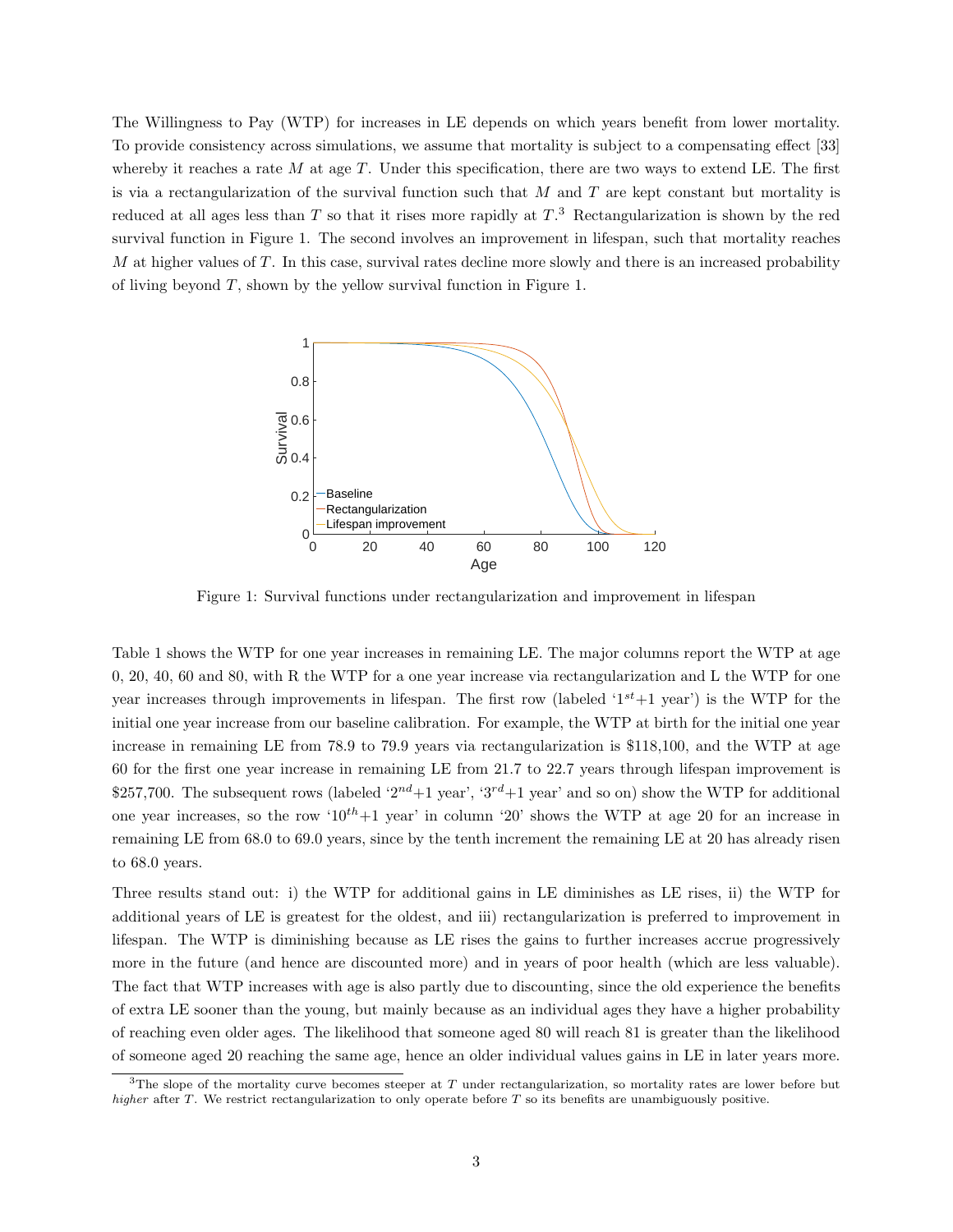|                  | Age at which WTP calculated |      |       |       |       |       |       |       |             |       |
|------------------|-----------------------------|------|-------|-------|-------|-------|-------|-------|-------------|-------|
|                  | $\theta$                    |      |       | 20    |       | 40    |       | 60    |             | 80    |
|                  | R                           | L    | R     | L     | R     | L     | R     | L     | $\mathbf R$ | L     |
| $1^{st}+1$ year  | 118.1                       | 96.5 | 171.0 | 141.5 | 232.0 | 199.4 | 285.6 | 257.7 | 312.2       | 288.1 |
| $2^{nd}+1$ year  | 114.1                       | 93.4 | 165.5 | 137.1 | 226.1 | 193.2 | 279.7 | 250.0 | 304.4       | 278.1 |
| $3^{rd}+1$ year  | 110.0                       | 90.4 | 160.1 | 132.7 | 220.0 | 187.2 | 273.8 | 242.1 | 298.0       | 268.5 |
| $4^{th}+1$ year  | 105.9                       | 87.5 | 154.5 | 128.4 | 213.8 | 181.3 | 267.7 | 234.6 | 292.0       | 259.4 |
| $5^{th}+1$ year  | 101.8                       | 84.6 | 148.9 | 124.3 | 207.4 | 175.6 | 261.5 | 227.4 | 286.0       | 250.7 |
| $10^{th}+1$ year | 81.8                        | 71.5 | 120.8 | 105.0 | 173.0 | 149.1 | 226.2 | 193.8 | 225.3       | 212.2 |
| $20^{th}+1$ year |                             | 50.3 |       | 74.0  |       | 105.9 |       | 139.3 |             | 152.7 |
| $30^{th}+1$ year |                             | 35.0 |       | 51.6  |       | 74.3  |       | 98.8  |             | 109.5 |

Table 1: Struldbrugg: Willingness to Pay (WTP) for one year increases in remaining life expectancy (\$ thousand)

*Notes:* R denotes rectangularization, L improvements in lifespan T. The rows show the Willingness to Pay (WTP) for the  $1^{st}$ ,  $2^{nd}$ ,  $3^{rd}$  ...  $30^{th}$  one year increase in remaining life expectancy (LE) at ages 0, 20, 40, 60, 80. The LE remaining at these ages in the baseline simulation is 78.9, 59.0, 39.5, 21.7 and 8.4 years. Some values are missing because there is an upper limit to how much LE can be extended through rectangularization.

Rectangularization dominates improvements in lifespan because it concentrates increases in LE in years when health is better.

#### 2.2 Compressing Morbidity – The Dorian Gray Case

We now hold LE fixed but improve the relationship between health and age. Under this scenario, HLE rises as a proportion of LE, leading to a 'compression of morbidity' [15]. We refer to this as the 'Dorian Gray' case ([38]). In the novel, Dorian Gray has a portrait painted and whilst the picture ages, Gray himself doesn't, retaining his health and looks until he dies. Following [1], we assume morbidity is also subject to a compensating effect. Our baseline health function declines to  $H^*$  at age  $T^*$ , meaning that we again have two ways to improve HLE. Under rectangularization, gains are reflected in better health prior to  $T^*$  but a faster deterioration around  $T^*$ , whereas improvements in healthspan stretch the health function so it declines to  $H^*$  at higher values of  $T^*$ .

The results, shown in Table 2, indicate that the WTP for improvements in HLE is diminishing as HLE rises, and that the WTP is again increasing with age. As in the Struldbrugg case, this reflects a combination of discounting and the higher probability of older individuals reaching even older ages. However, an additional force is at work in this case because better health also raises the benefits of consumption and leisure. As health improves in later life, individuals respond by allocating more consumption and leisure to these years and so gains in health at older ages become even more attractive. This shifting of consumption to later years also explains why rectangularization is initially preferred as HLE gains extend. As HLE increases, more of the gains in HLE are coming from later years and improvements in lifespan bring larger proportional gains in later years.

Tables 1 and 2 reveal that the economic value of gains from an extra year of HLE are always larger than those from an extra year of LE. An increase in LE in the Struldbrugg case gives the individual additional years in which to enjoy lifetime consumption and leisure, but declining health makes this less appealing than the increase in health at each age that is the Dorian Gray case. This preference for HLE over LE extends to support a full compression of morbidity. Even though the WTP for additional years of HLE is declining in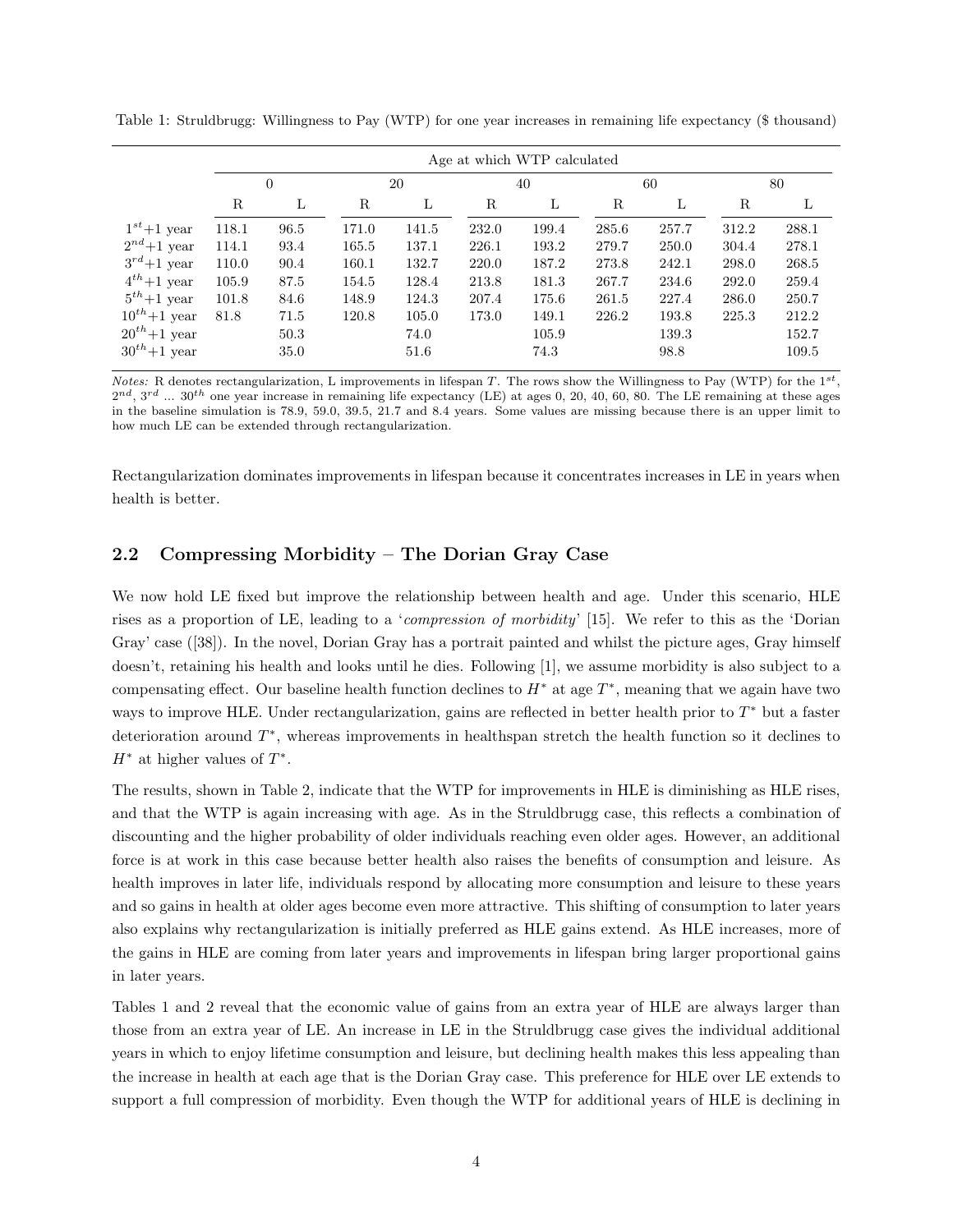|                  |          | Age at which WTP calculated |       |       |       |       |       |       |       |       |
|------------------|----------|-----------------------------|-------|-------|-------|-------|-------|-------|-------|-------|
|                  | $\Omega$ |                             | 20    |       | 40    |       | 60    |       | 80    |       |
|                  | R        | Η                           | R     | Н     | R     | Η     | R     | Η     | R     | Η     |
| $1^{st}+1$ year  | 242.0    | 216.3                       | 377.0 | 328.5 | 472.7 | 429.7 | 570.8 | 536.9 | 692.5 | 653.8 |
| $2^{nd}+1$ year  | 233.4    | 210.0                       | 359.0 | 317.8 | 452.3 | 416.8 | 538.0 | 519.2 | 612.0 | 618.6 |
| $3^{rd}+1$ year  | 224.1    | 203.8                       | 341.0 | 307.6 | 432.6 | 404.6 | 513.4 | 503.7 | 588.7 | 598.8 |
| $4^{th}+1$ year  | 214.2    | 197.9                       | 322.6 | 297.7 | 413.0 | 393.0 | 493.0 | 489.8 | 531.6 | 583.9 |
| $5^{th}+1$ year  | 203.7    | 192.1                       | 303.8 | 288.3 | 393.1 | 381.9 | 474.0 | 477.1 |       |       |
| $10^{th}+1$ year | 136.6    | 165.3                       | 197.0 | 245.7 | 230.0 | 331.6 |       |       |       |       |

Table 2: Dorian Gray: Willingness to Pay (WTP) for one year increases in remaining healthy life expectancy (\$ thousand)

Notes: R denotes rectangularization, H improvements in healthspan  $T^*$ . The rows show the Willingness to Pay (WTP) for the  $1^{st}$ ,  $2^{nd}$ ,  $3^{rd}$  ...  $10^{th}$  one year increase in remaining healthy life expectancy (HLE) at ages 0, 20, 40, 60, 80. The HLE remaining at these ages in the baseline simulation is 68.5, 48.8, 30.4, 14.9 and 4.8 years. Some values are missing because there is an upper limit to how much HLE can be extended through rectangularization or improvements in lifespan.

Table 2, it never falls below the WTP for the first increase in LE in Table 1. Individuals always prefer an extra year of healthy life expectancy to adding an additional year to current U.S. life expectancy.

#### 2.3 Slowing Aging – The Peter Pan case

We now consider the WTP for slowing down aging itself, which leads to simultaneous improvements in health and mortality. To do so we assume aging occurs through the accumulation of biological damage. Slower aging reduces the rate at which this damage accrues, lessening the pace at which health and mortality deteriorate with age. In the extreme case, where aging is not just slowed but eliminated, mortality and health become independent of age and the individual is 'forever young'. We refer to this as the "Peter Pan" case, after the eponymous play and novel [3].<sup>4</sup>

To allow for a slowdown in aging we multiply chronological age a by a constant  $\delta$ . For  $\delta = 1$ , biological damage accumulates at its current rate but for  $\delta < 1$  each passing year produces less damage and smaller deteriorations in health and morality. The lower is  $\delta$  the more slowly aging occurs and the greater the gap between biological and chronological age. The 'forever young' case is given by  $\delta = 0.5$ 

In contrast to Struldbrugg and Dorian Gray, the WTP now consists of two components, one representing the gains in mortality and one for the gains in health. Table 3 shows the total WTP for slowing down aging where, to ensure comparability with early results, we vary  $\delta$  so as to achieve one year step increases in LE. Compared to the Struldbrugg case, Peter Pan brings about larger WTP because now both health and LE are increasing. The WTP for further improvements in aging is still declining but it does so at a slower rate due to the complementarities between health and longevity. The higher is life expectancy the greater the WTP for an increase in health, and the better is health the greater the WTP for improvements in life expectancy.

As previously, Table 3 shows that the WTP for improvements in LE increase across age bands. In other words, the gains from slowing down aging are greater for the old. This is consistent with the argument that we are entering a fourth stage of Omran's epidemiological transition - 'the age of delayed degenerative

<sup>&</sup>lt;sup>4 "</sup>Mrs Darling put her hand to her heart and cried "Oh, why you can't remain like this for ever!" This was all that passed between them on the subject, but henceforth Wendy knew that she must grow up. You always know after you are two. Two is the beginning of the end."

<sup>5</sup>Details are in Appendix B.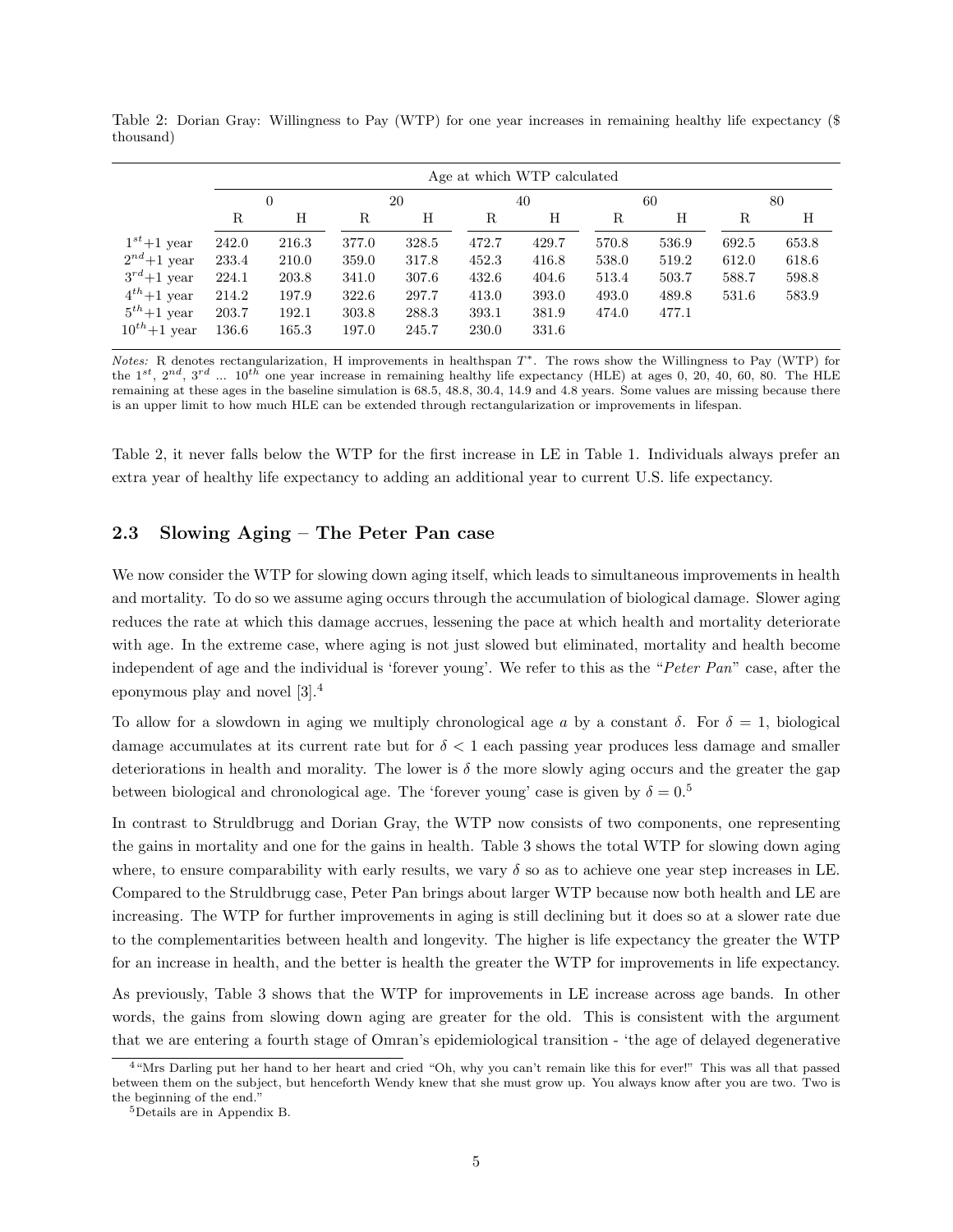diseases' ([29], [28]). According to Table 3, the value of improvements in aging will rise as the average age of society increases, leading to a shift in the diseases the medical system should focus on. We return to this dynamic when discussing the aggregate gains to society.

|                  | Age at which WTP calculated |       |       |       |       |  |  |
|------------------|-----------------------------|-------|-------|-------|-------|--|--|
|                  | 0                           | 20    | 40    | 60    | 80    |  |  |
| $1^{st}+1$ year  | 178.7                       | 262.6 | 333.9 | 378.5 | 380.2 |  |  |
| $2^{nd}+1$ year  | 175.1                       | 257.4 | 328.5 | 373.8 | 377.7 |  |  |
| $3^{rd}+1$ year  | 171.5                       | 252.2 | 323.1 | 369.2 | 375.0 |  |  |
| $4^{th}+1$ year  | 168.0                       | 247.0 | 317.8 | 364.6 | 372.0 |  |  |
| $5^{th}+1$ year  | 164.5                       | 241.9 | 312.4 | 360.0 | 368.9 |  |  |
| $10^{th}+1$ year | 147.5                       | 217.3 | 286.3 | 337.6 | 352.6 |  |  |
| $20^{th}+1$ year | 116.9                       | 172.6 | 236.1 | 293.1 | 319.1 |  |  |
| $30^{th}+1$ year | 91.1                        | 134.7 | 189.6 | 247.3 | 281.6 |  |  |

Table 3: Peter Pan: Willingness to pay (WTP) for one year increases in remaining life expectancy (\$ thousand)

*Notes:* The rows show the Willingness to Pay (WTP) for the  $1^{st}$ ,  $2^{nd}$ ,  $3^{rd}$  ...  $30^{th}$  one year increase in remaining life expectancy (LE) at ages 0, 20, 40, 60, 80. The life expectancy remaining at these ages in the baseline simulation is 78.9, 59.0, 39.5, 21.7 and 8.4 years.

#### 2.4 Reversing Aging – The Wolverine case

An alternative to the Peter Pan scenario is a reversal of aging whereby biological damage is repaired rather than its accumulation slowed. For our literary reference we turn to the Marvel character Wolverine ([8]), who possesses a healing factor enabling body tissue to be regenerated. Recent advances have shown that such regeneration is possible in mice and humans  $(13, 22)$ .

We capture this by assuming a one-time intervention at age 65 that rewinds an individual's biological clock back to a specific age  $Z$ , e.g., health and mortality rates are reset at the level previously associated with age Z.<sup>6</sup> Table 4 reports the WTP for such a reversal of aging, where gains are measured as before in increments of one-year increases in life expectancy at various ages. For example, row ' $1^{st}+1$  year' in column '0' shows a total WTP of \$103,500 for a first reversal in aging at age 65 that increases life expectancy at birth from 78.9 to 79.9 years.

Whilst reversing aging sounds more dramatic than a slowing down of age, the differences in our model are subtle. This is because we assume aging slows down over the entire adult life while a reversal occurs only at age 65. For this reason, the WTP for Peter Pan in Table 3 is greater than that for Wolverine in Table 4 at younger ages. As a result, the WTP for reversal rises faster with age than under Peter Pan. This effect is heightened under Wolverine because reversal leads to a relative improvement of health at older compared to younger ages, and so these years become more valuable as relatively more consumption is allocated to them.

<sup>6</sup>Details are in Appendix B.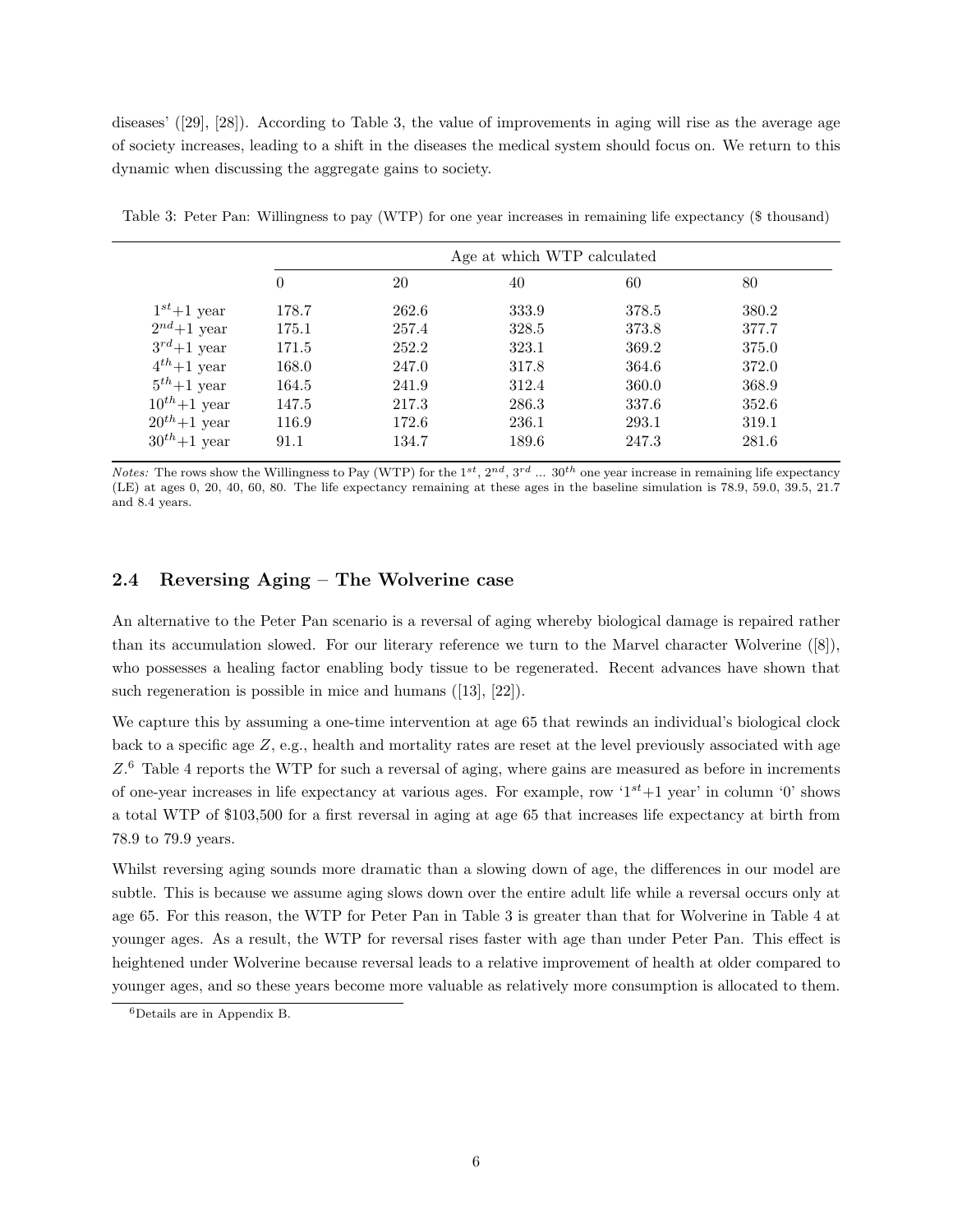|                  | Age at which WTP calculated |       |       |       |       |  |  |
|------------------|-----------------------------|-------|-------|-------|-------|--|--|
|                  | 0                           | 20    | 40    | 60    | 80    |  |  |
| $1^{st}+1$ year  | 103.5                       | 153.8 | 228.6 | 339.6 | 372.9 |  |  |
| $2^{nd}+1$ year  | 103.0                       | 153.1 | 227.5 | 338.2 | 373.4 |  |  |
| $3^{rd}+1$ year  | 102.5                       | 152.3 | 226.4 | 336.7 | 373.4 |  |  |
| $4^{th}+1$ year  | 102.0                       | 151.5 | 225.2 | 335.1 | 373.0 |  |  |
| $5^{th}+1$ year  | 101.4                       | 150.7 | 224.0 | 333.4 | 372.4 |  |  |
| $10^{th}+1$ year | 98.2                        | 145.9 | 216.9 | 323.9 | 366.0 |  |  |
| $20^{th}+1$ year | 90.1                        | 133.9 | 199.4 | 299.9 | 343.1 |  |  |
| $30^{th}+1$ year | 80.7                        | 120.0 | 179.0 | 272.3 | 313.6 |  |  |

Table 4: Wolverine: Willingness to Pay (WTP) for reversing aging at age 65 (\$ thousand)

Notes: The rows show the Willingness to Pay (WTP) for a reversal of aging at 65 that leads to the  $1^{st}$ ,  $2^{nd}$ ,  $3^{rd}$  ...  $30^{th}$ one year increase in remaining life expectancy (LE) at ages 0, 20, 40, 60, 80. The LE remaining at these ages in the baseline simulation is 78.9, 59.0, 39.5, 21.7 and 8.4 years.

#### 2.5 Targeting Aging vs Single Diseases

The results in the Peter Pan and Wolverine cases suggest that the gains to slowing or reversing aging are substantial. This raises two further questions: i) how much can aging be realistically slowed? and ii) how does the WTP for slowing down aging compare to that for the reduction or eradication of specific diseases? In this section, we explore these questions with reference to metformin, a drug prescribed for Type 2 diabetes that is considered to produce 'protective effects against several age-related diseases' [5]. Our focus on metformin is not intended to advocate its specific use compared to other treatments. Instead, it is motivated by the availability of estimates of its impact on the incidence of various age-related co-morbidities in a study [37] of 41,204 diabetic men with an average age of 75.

The study by [37] estimates a set of factors  $0 \leq \lambda_{a,i} \leq 1$  that measure the reduction in the incidence of disease i after a years of treatment. Denoting the incidence of disease in the absence of metformin by  $\pi_{a,i}$ and the same incidence when taking metformin by  $\pi_{a,i}^*$ , the factors satisfy  $\pi_{a,i}^* = \lambda_{a,i} \pi_{a,i}$ . If  $\lambda_{a,i} = 1$  then metformin has no effect on the incidence of the disease; if  $\lambda_{a,i} = 0$  the disease is completely eradicated. The factors after five years of treatment are 0.52 for dementia, 0.33 for cardiovascular diseases, 0.32 for cancer, 0.29 for depression, and 0.58 for frailty-related diseases, representing substantial reductions in the incidence of these five disease categories of between 42% and 71%. We use the Global Burden of Disease dataset ([16]) to identify the number of U.S. deaths and years lost to illness due to each of the age-related morbidities, and adjust them downwards when taking metformin by the  $\lambda_{a,i}$  factors. As with Peter Pan and Wolverine, the WTP for metformin consists of two components representing the gains to mortality as well as health arising from reductions in the incidence of these five diseases.

There are two reasons to expect large gains when comparing metformin to single disease treatments. The first is the rising prevalence of age-related co-morbidities, which makes treatments targeting aging valuable as their impact will be felt across multiple diseases (see [17]). The second is synergies between diseases: reducing the incidence of any given disease has more impact on life expectancy and health when the incidence of other diseases is also reduced, the competing risks argument in [10].

We make three assumptions regarding the age at which treatment starts: 75 (the average age of participants in the study), 65 (all participants are over 65), and 50. Because [37] only study diabetic men over the age of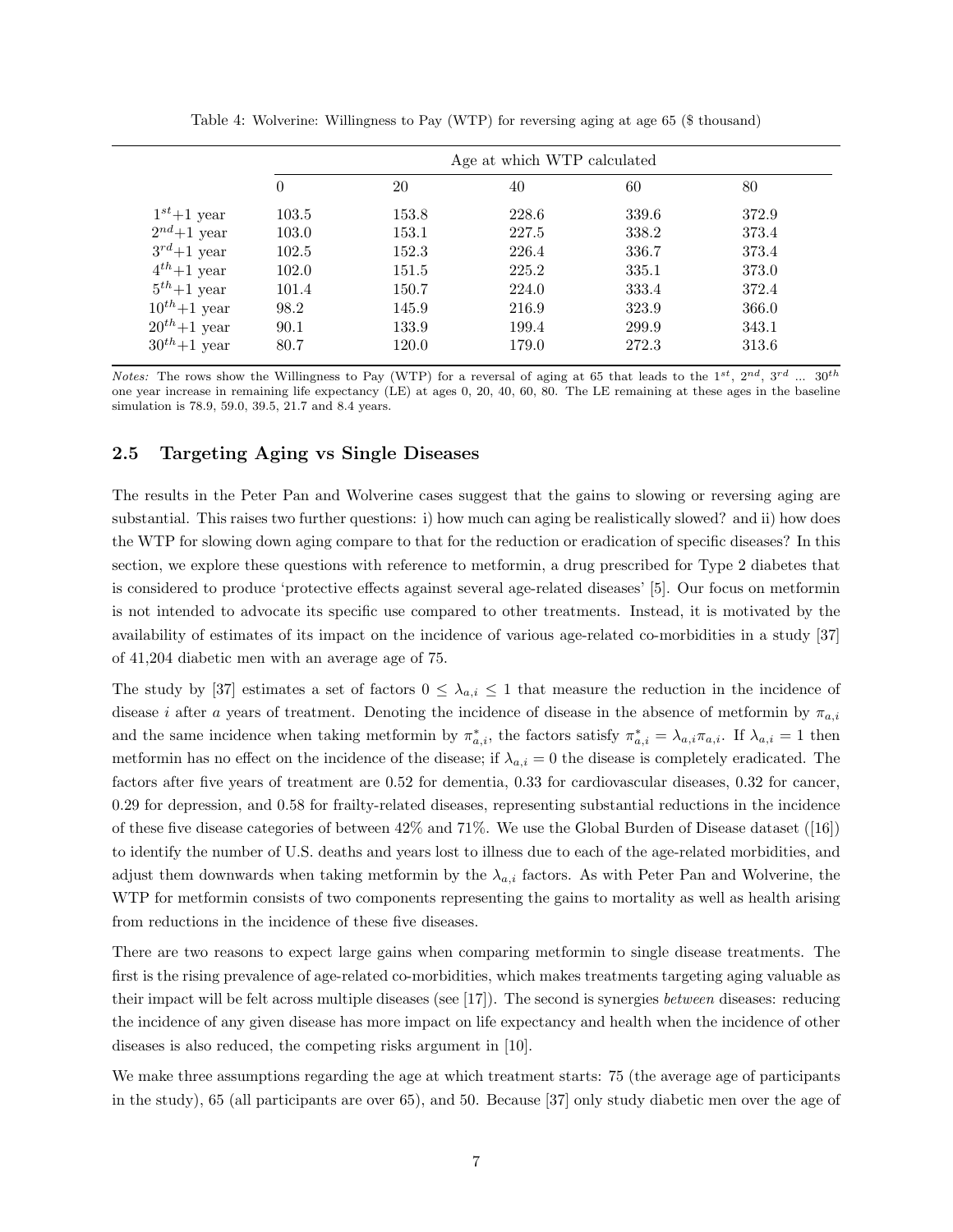65, the  $\lambda_{a,i}$  factors may not accurately capture the impact of metformin on women, non-diabetics, or those aged less than 65. Metformin may also have less of an impact at even higher ages [12].<sup>7</sup> However, the WTP calculations we present are broadly linear in the  $\lambda_{a,i}$  factors so it is relatively easy to scale the gains up or down. For example, if the impact for non-diabetics is only 10% of that for diabetics then multiplying the WTP by 0.1 gives an appropriate estimate of the gains.

Based on [37] metformin has a sizable effect on life expectancy. At birth it rises by 2.9 years, whether metformin is started at age 75, 65 or 50. The increase in LE extends to all ages; starting metformin at 75 raises remaining LE by 3.0 years at 20, 3.0 years at 40, 3.3 years at 60, and 4.3 years at 80. The additions to remaining HLE at birth vary from 1.7 to 2.5 years.

Table 5: Willingness to pay (WTP) for metformin treatments and disease eradications (\$ thousand)

|                                       | Age at which WTP calculated |        |        |        |        |  |
|---------------------------------------|-----------------------------|--------|--------|--------|--------|--|
|                                       | $\theta$                    | 20     | 40     | 60     | 80     |  |
| Metformin started at age 75           | 188.4                       | 281.4  | 429.2  | 697.7  | 1365.7 |  |
| Metformin started at age 65           | 365.9                       | 546.3  | 833.2  | 1354.6 | 1835.0 |  |
| Metformin started at age 50           | 712.5                       | 1064.0 | 1622.8 | 2204.1 | 2336.7 |  |
| Eradication of cancer                 | 361.8                       | 528.5  | 749.4  | 840.6  | 436.7  |  |
| Eradication of dementia               | 68.4                        | 102.0  | 155.6  | 247.2  | 397.1  |  |
| Eradication of cardiovascular disease | 439.7                       | 651.9  | 928.7  | 1139.3 | 1123.9 |  |

Notes: The life expectancy remaining at ages 0, 20, 40, 60, 80 when not taking metformin is 78.9, 59.0, 39.5, 21.7 and 8.4 years. At these ages when taking metformin it is 82.7, 62.9, 43.3, 25.2 and 3.0 years.



Figure 2: Willingness to Pay (WTP) by year of life for metformin treatment started at the age of 75

As shown in Table 5, the benefits of metformin are substantial, often matching or exceeding those from the complete eradication of cancer, dementia or cardiovascular diseases. Because the benefits accumulate over time, WTP rises with age and the greatest gains come from starting treatment early. Figure 2 decomposes

<sup>&</sup>lt;sup>7</sup>The study by [37] estimates  $\lambda_{a,i}$  for 65 < j < 74, so we extend the factors to older ages by extrapolating a generalized logistic function that is fitted to the first 9 years. The effects of treatment have mostly leveled off after 9 years so this make little difference.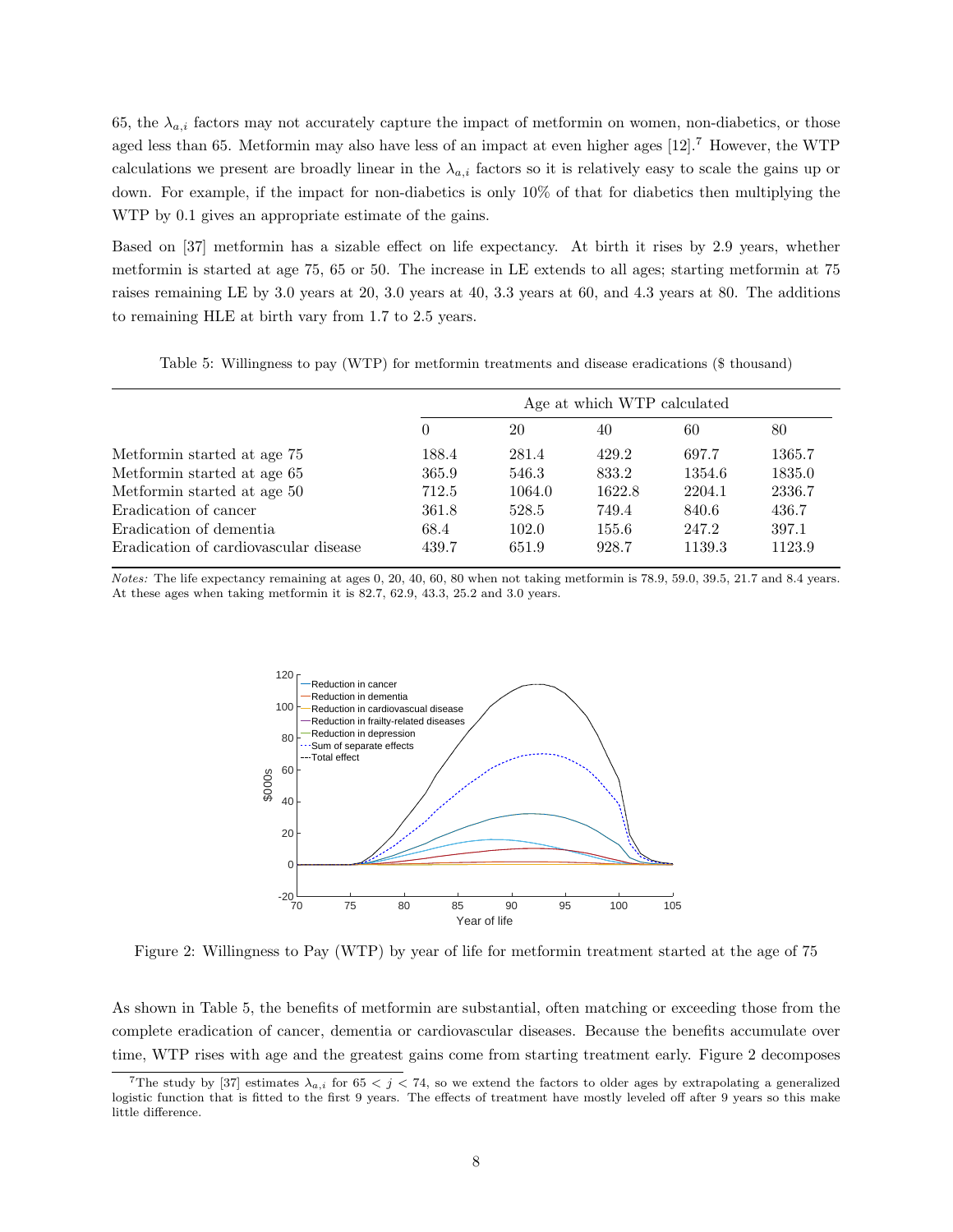the WTP for metformin starting at 75 by year of life in which the benefits occur. The solid lines are the WTP for each of the five co-morbidities separately, the dashed line is the sum of these separate effects, and the dotted line is the total WTP for metformin. The total significantly exceeds the sum of the separate effects due to metformin's beneficial impact on competing risks.

#### 2.6 Aggregate Gains

We now sum across the individuals in the population to calculate the aggregate WTP for society from slowing down aging. To fully capture the gains to society we also need to include the benefits to as yet unborn generations, as in [25]. Focusing on the aggregate WTP reveals a powerful additional dynamic affecting the value of targeting aging. Slowing down aging leads to a population which is on average older and larger (as more people live for longer), both of which lead to a higher aggregate WTP for further improvements. There is then a virtuous circle around improvements in aging – the better society ages the more valuable are further gains. We calculate this aggregate WTP by combining the age-specific individual WTPs from the Peter Pan scenarios with the latest U.S. Census Bureau data on the population, its age structure and birth rates. Once again, for consistency, we measure improvements in terms of step increases in life expectancy, adjusting the speed of aging to achieve these incremental gains.

Based on the ' $1^{st}+1$  year' row of Table 3 and current census data, the total WTP for a 2017 slowdown in aging leading to a  $+1$  increase in LE is \$37.6 trillion (\$29.7 trillion for those alive in 2017 and \$7.9 trillion for those not yet born). The corresponding number for  $a +10$  year increase in LE is \$366.8 trillion (split \$291.9 trillion, \$74.8 trillion). Based on a 2% interest rate, the value of this 10-year increase is \$7.2 trillion at an annual rate (or 33.6% of 2019 GDP).

The value of a further additional improvement in aging in 2050 is shown in rows four to six of Table 6. These depend on the individual WTPs for a second incremental slowing of aging (e.g., the  $2^{nd}$  row of Table 3) as well as the projected population age structure in 2050. To obtain estimates of the latter, we start from the 2017 population and forecast forward using current birth rates and mortality rates from 2017 adjusted for the assumed initial improvement in aging. We abstract from net immigration by setting it to zero. Using the positive Census Bureau projections for immigration would produce higher estimated aggregate WTPs.

The aggregate WTPs for the 2017 and 2050 improvements in aging are of similar magnitudes. For smaller improvements in LE the WTPs for the second wave are worth slightly less (approximately 1-2%) but for larger improvements slightly more (approximately 1%). To better understand this pattern, Table 6 provides a decomposition (described in Appendix C) of the factors driving the change in the aggregate WTP. One reason the aggregate WTP changes between the two rounds is due to changes in individual age specific WTPs. As shown in Table 3, the WTP for further improvements in aging declines at each age and so aggregate WTP is lower. This effect is shown in the first line of the decomposition, where the population structure and size are held constant between 2017 and 2050 but the lower individual WTPs applied. For the case of +1 year LE this lowers the aggregate WTP by \$45.8 billion. The aggregate WTP will also change between the two waves of aging improvements because of changes in population. Independent of the improvements in aging we model, the US population is expected to see an increase in its average age of 4.0 years between 2017 and 2050 and (assuming zero net immigration) a decline of 1.6 million people. The increase in average age boosts the aggregate WTP (improvements in aging are more valuable for the old) whilst a shrinking population lowers it (aggregation occurs over fewer people). The second row of the decomposition shows the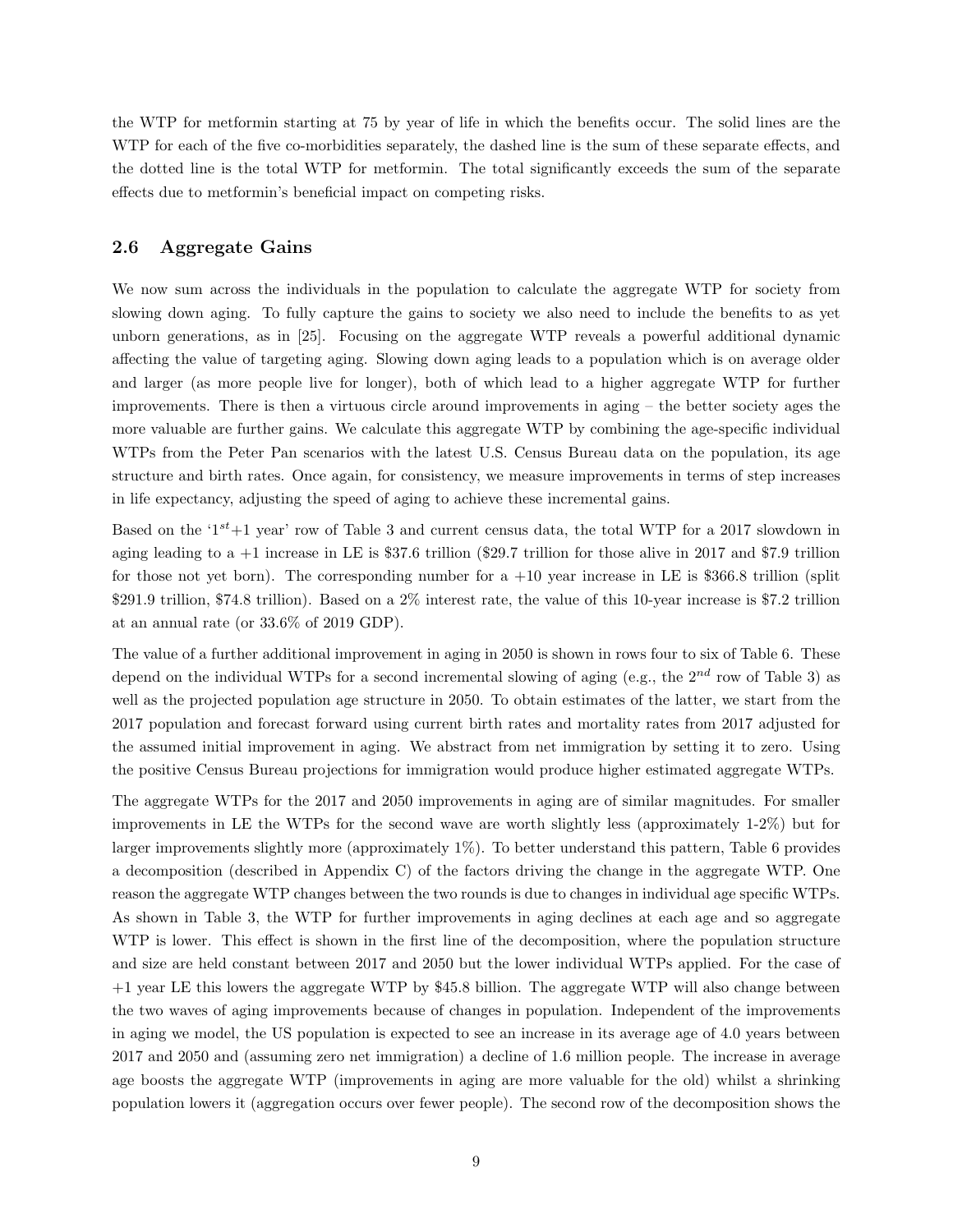aging effect dominates, so that the combined impact is positive and raises the aggregate WTP between the two sets of improvements (by \$113.7 billion in the +1LE case).

|                                                                     | Increase in remaining life expectancy in years |         |         |         |          |
|---------------------------------------------------------------------|------------------------------------------------|---------|---------|---------|----------|
|                                                                     | $+1$                                           | $+2$    | $+3$    | $+5$    | $+10$    |
| Society WTP for first slowdown in aging in 2017                     |                                                |         |         |         |          |
| - living population                                                 | 29.7                                           | 59.3    | 88.8    | 147.4   | 291.9    |
| - unborn generations                                                | 7.9                                            | 15.6    | 23.3    | 38.5    | 74.8     |
| - total                                                             | 37.6                                           | 75.0    | 112.1   | 185.9   | 366.8    |
| Society WTP for second slowdown in aging in 2050                    |                                                |         |         |         |          |
| - living population                                                 | 30.0                                           | 60.3    | 90.7    | 152.1   | 307.9    |
| - unborn generations                                                | 6.8                                            | 13.5    | 20.1    | 32.9    | 62.4     |
| - total change                                                      | 36.9                                           | 73.8    | 110.8   | 185.0   | 370.3    |
| Change in society WTP from 2017 to 2050<br>Change in individual WTP |                                                |         |         |         |          |
| between first and second slowdown of aging                          | $-0.05$                                        | $-0.20$ | $-0.50$ | $-1.63$ | $-8.82$  |
| Change in society WTP from                                          |                                                |         |         |         |          |
| increase in population due to slowdown of aging                     | 0.11                                           | 0.48    | 1.13    | 3.41    | 15.98    |
| Change in society WTP from                                          |                                                |         |         |         |          |
| independent changes in population                                   | 0.26                                           | 0.69    | 1.29    | 2.92    | 8.77     |
| Change in society WTP of                                            |                                                |         |         |         |          |
| unborn generations                                                  | $-1.03$                                        | $-2.10$ | $-3.23$ | $-5.62$ | $-12.47$ |
| $=$ total change                                                    | $-0.70$                                        | $-1.14$ | $-1.31$ | $-0.91$ | 3.47     |

Table 6: Society willingness to pay (WTP) for successive slowdowns in aging (\$ trillion)

Additional changes in the age structure are also induced by the assumed improvement in aging. This leads to more people alive at older ages and in better health in 2050, so raising the aggregate WTP. The third row of the decomposition shows this effect to be substantial, worth \$256.7 billion for the +1 year LE case and \$8.8 trillion for +10 years LE. Importantly the size of this channel increases at a faster rate than the gains to LE, e.g., its value for an increase of  $+10$  years is 34 times the size of the  $+1$  year effect. Improvements in LE have a disproportionate impact on the size and age of the older population and so this induced population change increases rapidly in response to improvements in aging. It is this effect that produces the virtuous circle through aggregation. The final reason the aggregate WTP changes between the two sets of improvements is due to changes in the number of future births. Based on current fertility rates and zero immigration, the projection is for a declining number of births. That leads to a lower value of the aggregate WTP for the second wave of improvements.

For small improvements in LE the negative impacts of declining WTP at the individual level and fewer births are larger than the positive effects from changes in population structure. As a consequence, the aggregate value of gains to aging declines. However, for larger increases in LE the induced changes in population rises rapidly and leads to increasing returns to aging at the aggregate level. Closer examination suggests this virtuous circle is likely to extend to the case of even small gains in aging. Two of the four factors driving the change in the WTP are independent of our model (the current projections of an aging society and the birth rate assumptions). Examining the two factors that reflect our analysis (changes in the individual WTP and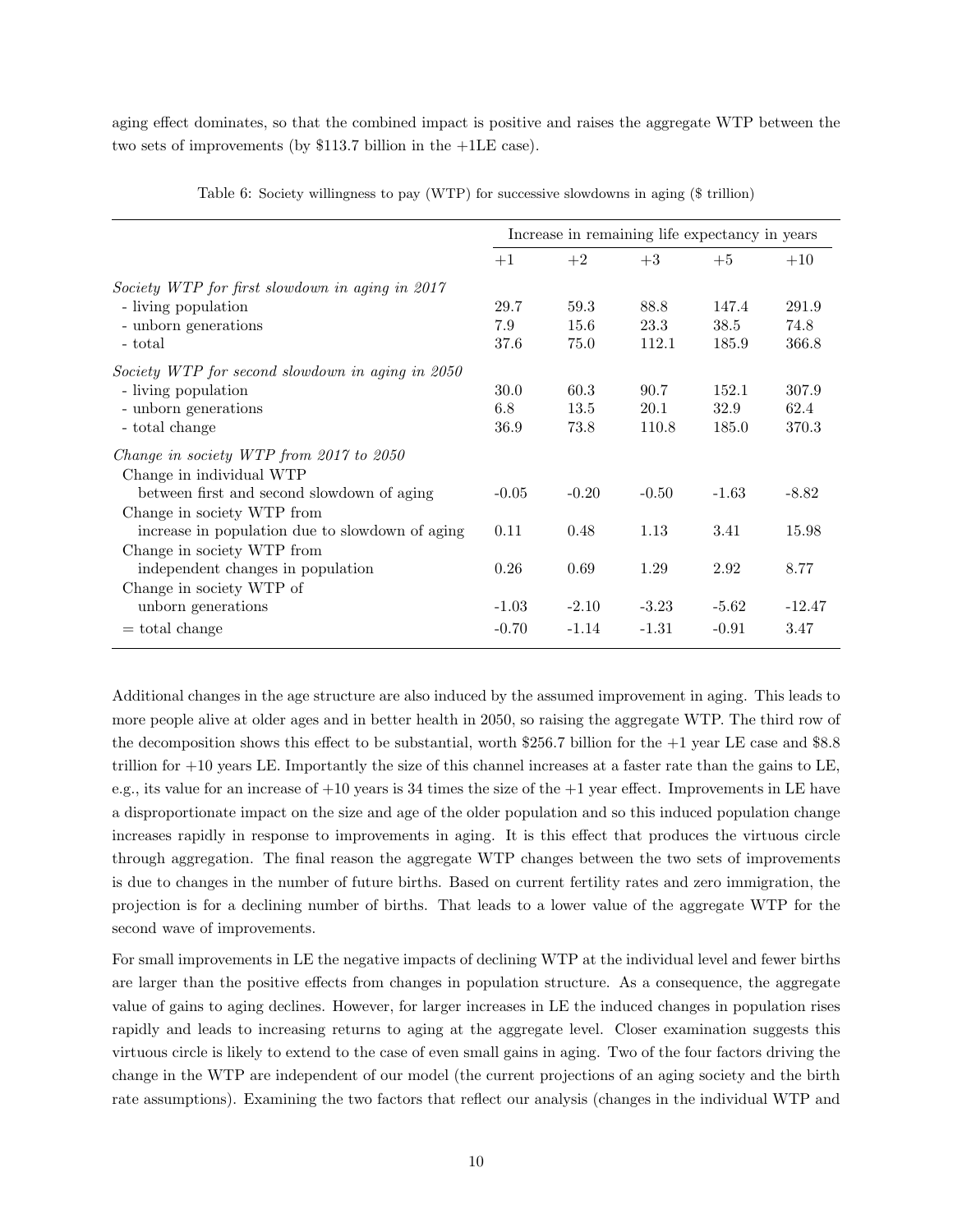induced population changes) reveals their sum to be always positive for any improvement in aging, showing an aggregate virtuous circle for all improvements. Further support for increasing aggregate WTPs would be provided if we used the Census projections of positive net immigration, as this would increase both the population size in 2050 and the number of future births.

The second reason why this virtuous circle exists for even small improvements in aging is connected to whether the WTP for gains to LE are really declining at the individual level. Throughout we have focused on measuring improvements in health, longevity and aging by focusing on step increases in LE or HLE. However, one reason the individual WTPs for Peter Pan decline in response to further improvements in aging is that each +1 increase in LE represents a smaller percentage increase in LE. If instead we focus on percentage improvements in aging (e.g., a 1% slowdown in biological aging rather than a slowdown generating a +1 year increase in LE) then at an individual level we have increasing WTP. In other words, measuring aging biologically rather than chronologically leads to increasing returns to aging at the individual level, which feeds into even larger increasing returns at the aggregate level.

#### 2.7 Discussion

The economic value of gains from targeting aging are large because improvements in aging lead to complementarities between health and longevity, affect a large number of diseases due to the rising prevalence of age related comorbidities, and create synergies arising from competing risks. Crucially, improvements in aging lead to a virtuous circle where slowing aging begets demand for further slowing in aging. This virtuous circle arises because society's gains from improvements in aging rise with the average age of society, increase with the quality of life in old age, and depend on the number of older people. Improvements in aging lead to increases in all of these, such that society has an increasing willingness to pay for further slowdowns in aging. This provides a distinctive dynamic to targeting aging compared to treatments aimed at specific diseases, where gains diminish once successful treatments are discovered.

Our estimates are larger than those in [17], who calculate a slowdown in aging producing a 2.2 year increase in LE as worth \$7.1 trillion to those age over 51. This case is closest to our  $+2$  year example in Table 6. Adjusting for differences in chosen discount rates and VSLs, and restricting our gains to just the over 50s, leads to an estimate of the aggregate gains as worth \$21 trillion. The remaining differences are attributable to [17] assuming a phased rather than immediate improvement in aging. Whilst differences remain, the most important insight is that their different approach (using an empirical microsimulation model based on U.S. individual data) arrives at similar very large estimates for the value of improvements in aging.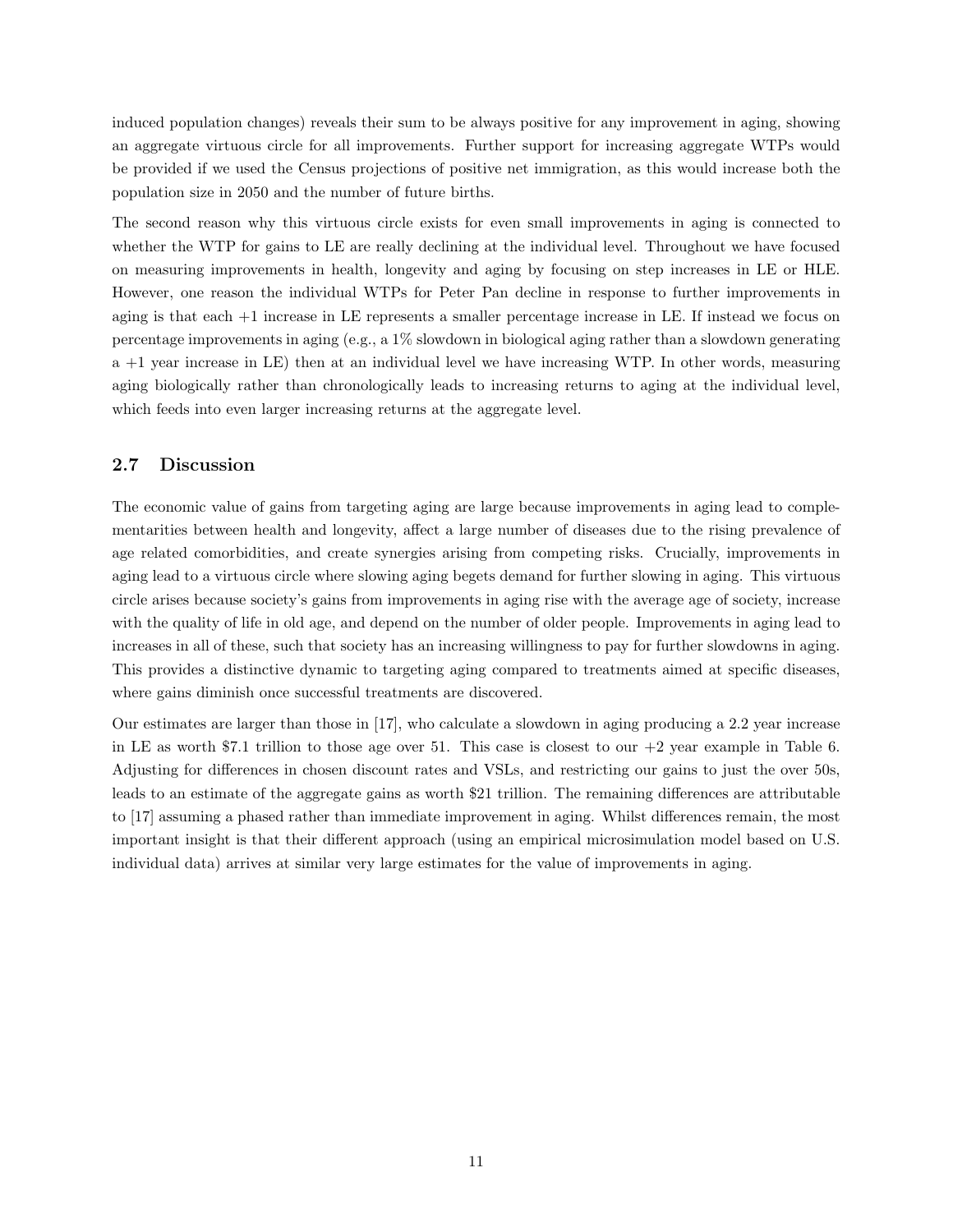## References

- [1] A. L. Abeliansky and H. Strulik. How we fall apart: Similarities of human aging in 10 european countries.  $Demography$ ,  $55(1):341-359$ , February 2018.
- [2] O. Ashenfelter and M. Greenstone. Using Mandated Speed Limits to Measure the Value of a Statistical Life. Journal of Political Economy, 112(S1):226–267, February 2004.
- [3] J. Barrie. Peter Pan; or, The Boy Who Wouldn't Grow Up. Hodder & Stoughton, 1911.
- [4] N. Barzilai. Age Later: Health Span, Life Span, and the New Science of Longevity. St Martin's Press, London, 2020.
- [5] N. Barzilai, J. P. Crandall, S. B. Kritchevsky, and M. A. Espeland. Metformin as a tool to target aging. Cell Metabolism, 23(6):1060–1065, June 2016.
- [6] J. Campisi, P. Kapahi, G. J. Lithgow, S. Melov, J. C. Newman, and E. Verdin. From discoveries in ageing research to therapeutics for healthy ageing. Nature, 571(7764):183–192, July 2019.
- [7] M. Casanova. Wage and Earnings Profiles at Older Ages. mimeo, University of Chicago, 2012.
- [8] C. Claremont and F. Miller. Wolverine. Marvel Comics, 1, 1982.
- [9] M. Dotsey, W. Li, and F. Yang. Consumption and time use over the life cycle. International Economic Review, 55(3):665–692, 2014.
- [10] W. H. Dow, T. J. Philipson, and X. S. i Martin. Longevity complementarities under competing risks. American Economic Review, 89(5):1358–1371, 1999.
- [11] EPA. Regulatory Impact Analysis for the Clean Power Plan Final Rule. Technical report, Environmental Protection Agency, 2015.
- [12] L. Espada, A. Dakhovnik, P. Chaudhari, A. Martirosyan, L. Miek, T. Poliezhaieva, Y. Schaub, A. Nair, N. Döring, N. Rahnis, O. Werz, A. Koeberle, J. Kirkpatrick, A. Ori, and M. A. Ermolaeva. Loss of metabolic plasticity underlies metformin toxicity in aged Caenorhabditis elegans. Nature Metabolism, 2:1316–1331, 2020.
- [13] G. M. Fahy, R. T. Brooke, J. P. Watson, Z. Good, S. S. Vasanawala, H. Maecker, M. D. Leipold, D. T. S. Lin, M. S. Kobor, and S. Horvath. Reversal of epigenetic aging and immunosenescent trends in humans. Aging Cell, 18, 2019.
- [14] A. Finkelstein, E. F. P. Luttmer, and M. J. Notowidigdo. What good is wealth without health? the effect of health on the marginal utility of consumption. Journal of the European Economic Association, 11(1):221–258, 2013.
- [15] J. F. Fries. Aging, Natural Death, and the Compression of Morbidity. New England Journal of Medicine, 303(3):130–135, July 1980.
- [16] GBD 2019 Demographic Collaborators. Global age-sex-specific fertility, mortality, healthy life expectancy (HALE), and population estimates in 204 countries and territories, 1950–2019: a comprehensive demographic analysis for the global burden of disease study 2019. The Lancet, 396(10258):1160– 1203, 2020.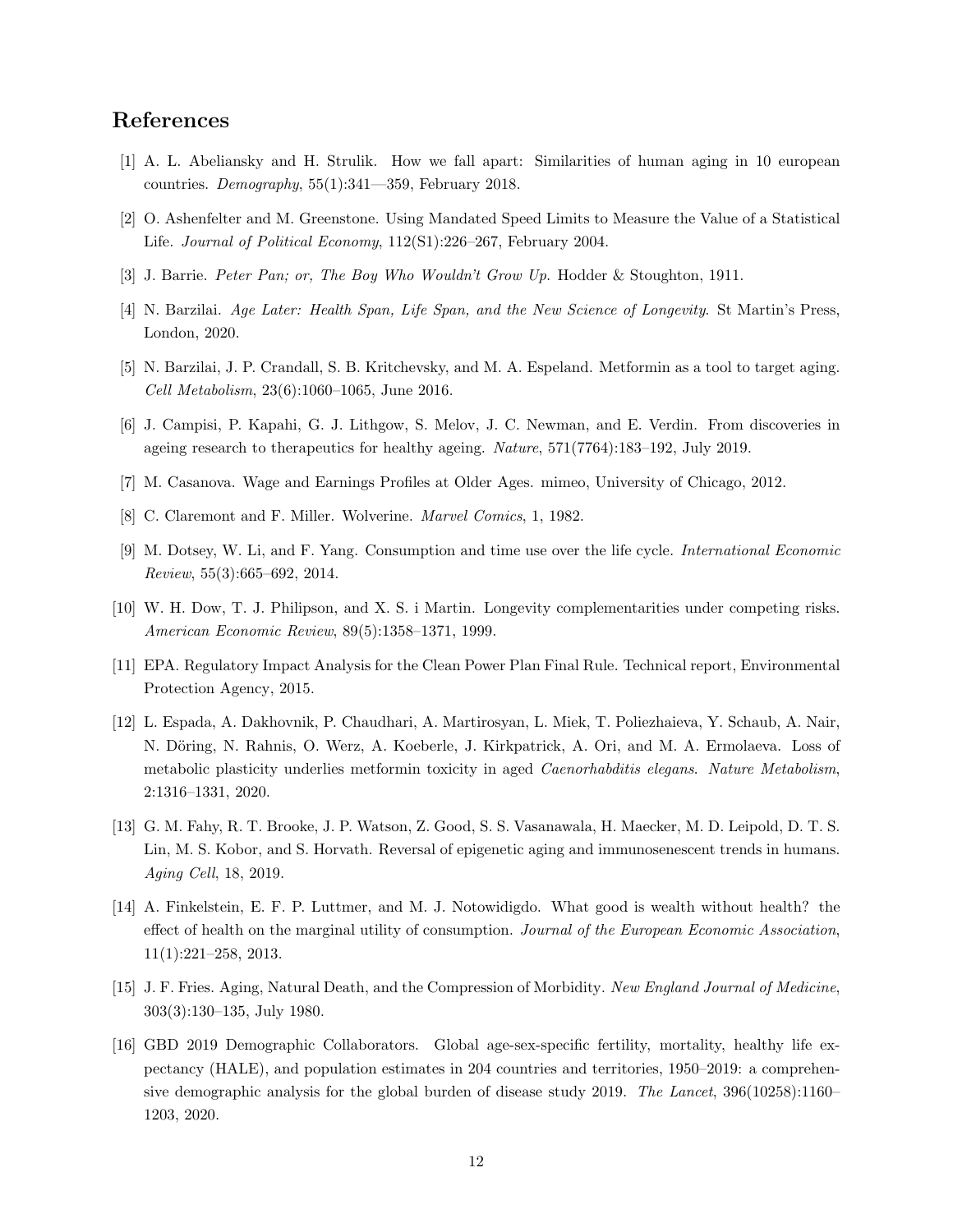- [17] D. P. Goldman, D. Cutler, J. W. Rowe, P.-C. Michaud, J. Sullivan, D. Peneva, and S. J. Olshansky. Substantial Health And Economic Returns From Delayed Aging May Warrant A New Focus For Medical Research. Health Affairs (Millwood), 32(10):1698–1705, Oct. 2013.
- [18] B. Gompertz. On the Nature of the Function Expressive of the Law of Human Mortality, and on a New Mode of Determining the Value of Life Contingencies. . Philosophical Transactions of the Royal Society of London, 115:513–583, Dec. 1825.
- [19] M. Greenstone and V. Nigam. Does social distancing matter? CEPR Covid Economics Vetted and Real-Time Papers, 7:1–22, Apr. 2020.
- [20] G. Hanoch and M. Honig. "True" Age Profiles of Earnings: Adjusting for Censoring and for Period and Cohort Effects. The Review of Economics and Statistics, 67(3):383–94, 1985.
- [21] R. W. Johnson and D. Neumark. Wage Declines Among Older Men. The Review of Economics and Statistics, 78(4):740–748, November 1996.
- [22] Y. Lu, B. Brommer, X. Tian, A. Krishnan, M. Meer, C. Wang, D. L. Vera, D. Y. Qiurui Zeng, M. S. Bonkowski, J.-H. Yang, S. Zhou, E. M. Hoffmann, M. M. Karg, M. B. Schultz, A. E. Kane, N. Davidsohn, E. Korobkina, K. Chwalek, L. A. Rajman, G. M. Church, K. Hochedlinger, V. N. Gladyshev, S. Horvath, M. E. Levine, M. S. Gregory-Ksander, B. R. Ksander, Z. He, and D. A. Sinclair. Reprogramming to recover youthful epigenetic information and restore vision. Nature, 588:124–129, 2020.
- [23] M. A. Milevsky. Calibrating Gompertz in reverse: What is your longevity-risk-adjusted global age? Insurance: Mathematics and Economics, 92:147–161, 2020.
- [24] A. B. Mitnitski, A. J. Mogilner, C. MacKnight, and K. Rockwood. The Accumulation of Deficits with Age and Possible Invariants of Aging. The Scientific World 2, 2:1816–1822, 2002.
- [25] K. M. Murphy and R. H. Topel. The Value of Health and Longevity. Journal of Political Economy, 114(5):871–904, October 2006.
- [26] J. Oeppen and J. W. Vaupel. Broken limits to life expectancy. Science, 296(5570):1029–1031, May 2002.
- [27] S. J. Olshansky. From lifespan to healthspan. Journal of American Medical Association, 320(13):1323, Oct. 2018.
- [28] S. J. Olshansky and A. B. Ault. The fourth stage of the epidemiologic transition: The age of delayed degenerative diseases. The Milbank Quarterly, 64(3):355–391, 1986.
- [29] A. R. Oman. The epidemiologic transition: A theory of the epidemiology of population change. The Milbank Quarterly, 83(4):731–757, 1971.
- [30] OMB. Circular A-4. Technical report, Office of Management and Budget, 2003.
- [31] S. Rosen. The Value of Changes in Life Expectancy. Journal of Risk and Uncertainty, 1(3):285–304, September 1988.
- [32] D. A. Sinclair. Lifespan: Why We Age and Why We Don't Have To. Thorsons, London, 2019.
- [33] B. L. Strehler and A. S. Mildvan. General theory of mortality and aging. Science, 132(3418):14–21, July 1960.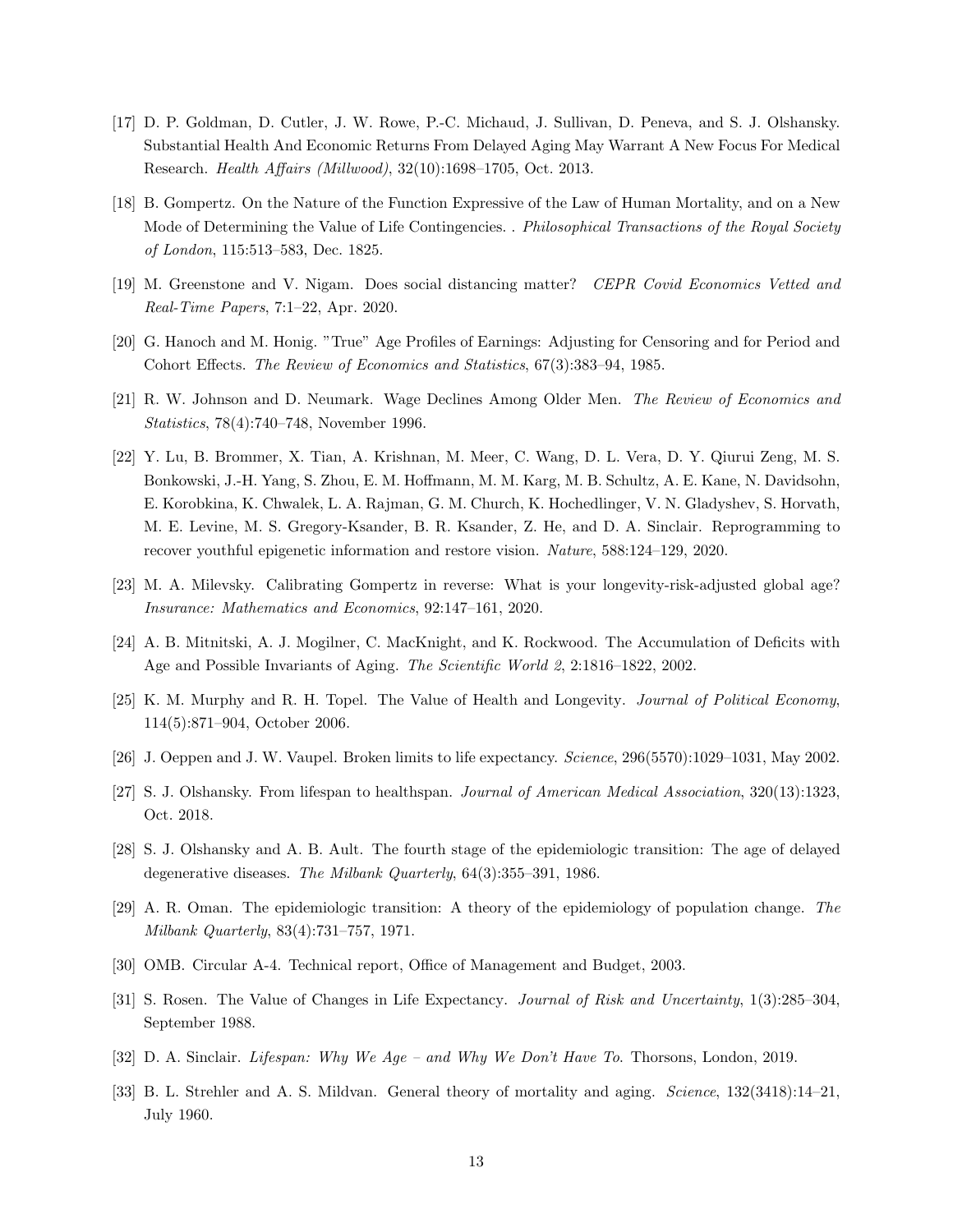- [34] H. Strulik. The Health Hump. Journal of Demographic Economics, 83:245–258, 2017.
- [35] J. Swift. Gulliver's Travels. Benjamin Motte, London, 1726.
- [36] R. Thaler and S. Rosen. The Value of Saving a Life: Evidence from the Labor Market. In Household Production and Consumption, pages 265–302. National Bureau of Economic Research, 1976.
- [37] C.-P. Wang, C. Lorenzo, S. L. Habib, B. Jo, and S. E. Espinoza. Differential effects of metformin on age related comorbidities in older men with type 2 diabetes. Journal of Diabetes and its Complications, 31(4):679–686, Apr. 2017.
- [38] O. Wilde. The Picture of Dorian Gray. Ward, Lock and Co., London, 1891.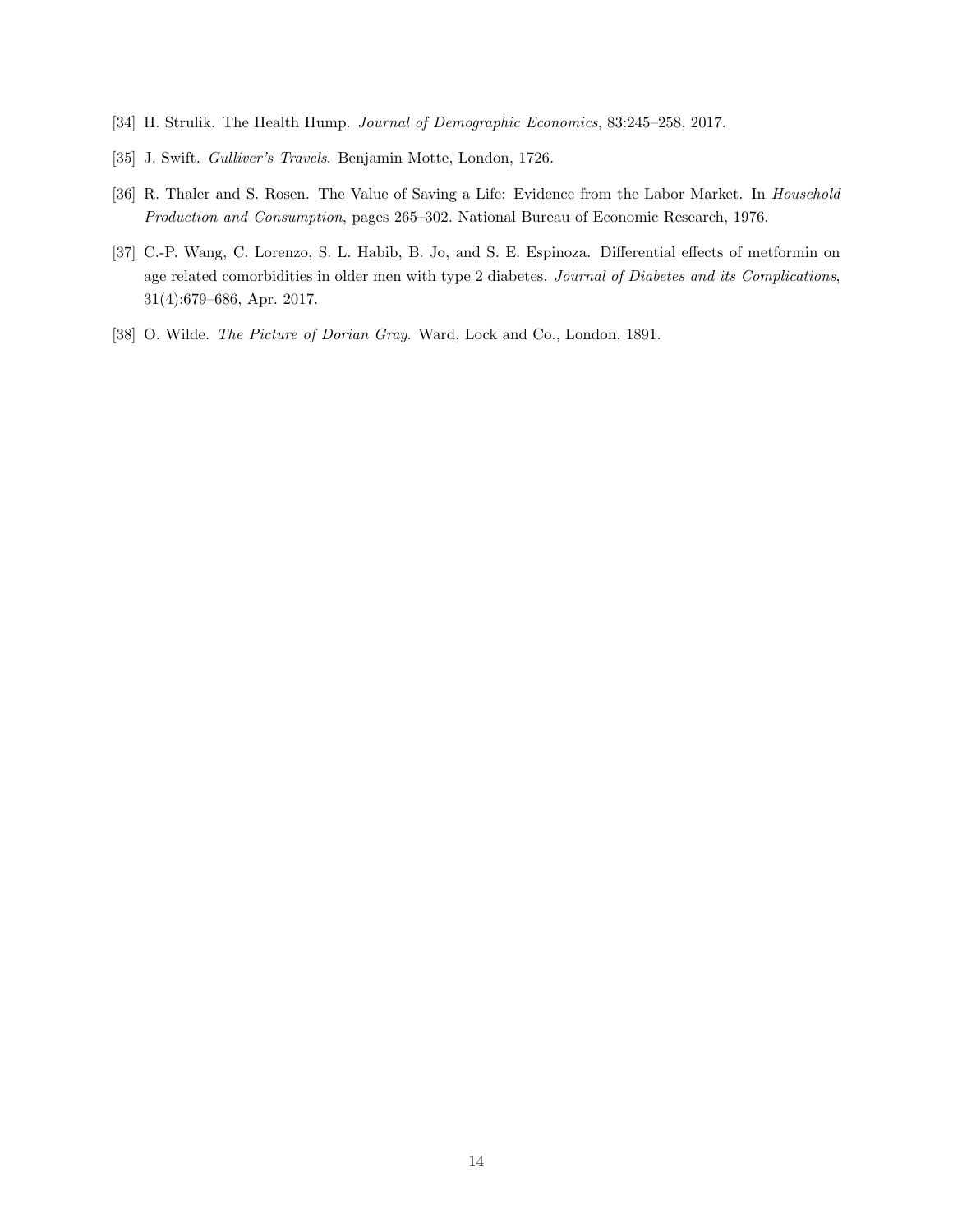### A Economic Model

At the heart of our model is lifetime expected utility from the perspective of age  $a$ , given by

$$
\int_a^{\infty} H(t)u(c(t),l(t))S^*(t,a)e^{-\rho(t-a)}dt
$$

where  $H(t)$  denotes health at age t,  $u(c(t), l(t))$  the utility function (which depends on consumption  $c(t)$  and leisure  $l(t)$ ),  $S^*(t, a)$  is the survival rate from age a to t, and  $\rho$  is the subjective discount rate determining the weight individuals give to the future. As shown in [25], assuming an optimizing agent gives the value of a life year at age t as  $v(t) = w(t)(T - l(t)) - c(t) + u(c(t), l(t))/u_c'$  where  $w(t)$  is the wage rate,  $T - l(t)$  is working hours and  $u'_c$  is the marginal utility of consumption,  $\partial u(.)/\partial c$ .

The value of a life year therefore depends on two items – a term reflecting the value of utility gained that period from consumption and leisure,  $u(c(t), l(t))/u_c'$ , and a term reflecting savings. Years where savings are positive are given a higher value as they provide financing for consumption at other points in life. An important feature of this model is that the value of life is substantially higher than the value of income earned over a life. That is because leisure itself has a value and the wage at any age provides a way to value this, even if an individual is not working.

Using this approach the value of life at age a is  $V(a) = \int_a^{\infty} v(t)e^{-r(t-a)}S^*(t, a)dt$ , where r is the real return the individual earns on their assets. Based on this formula,  $[25]$  show that WTP at age a for improvements in longevity in response to changes in medical knowledge  $(\zeta)$  is

$$
\int_{a}^{\infty} v(t)S(t,a)\frac{\partial \log S(t,a)}{\partial \zeta}dt
$$

whilst the WTP for improvements in health is

$$
\int_{a}^{\infty} \frac{H'_{\zeta}(t)}{H(t)} \frac{u(c(t), l(t))}{u_c} S(t, a) dt
$$

where  $S(t, a) = S^*(t, a)e^{r(a-t)}$ , the discounted survival function.

Following [25], we assume utility depends on a composite z of consumption and leisure such that  $z =$  $[\phi c^{1-\frac{1}{\eta}}+(1-\phi)l^{1-\frac{1}{\eta}}]_{\eta=1}^{\frac{\eta}{\eta-1}}$ , where  $\eta$  denotes the elasticity of substitution between consumption and leisure, the willingness of the individual to trade off consumption iagainst leisure. The utility function is

$$
u(z) = \frac{z^{1-1/\sigma} - z_0^{1-1/\sigma}}{1 - 1/\sigma}
$$

where  $z_0$  (as in [31]) is a normalization capturing an individual's attitude towards life versus non-existence. The parameter  $\sigma$  is the intertemporal elasticity of substitution (IES) that plays a key role in the model as it captures the willingness of the individual to reallocate consumption across time periods. The higher the IES the more an individual is concerned about total life consumption and the lower it is the more they are concerned about per period consumption.

Our model follows a three stage life of childhood/education, work and then retirement. We assume that adulthood begins at age 20 and consumption during this is financed by parents. We assume an initial wage that is constant between 20 and 25 and then starts to rise with age such that  $w(a)/w(20) = \gamma \log(a)$  until retirement at  $a = R$ , with  $\gamma$  reflecting the degree to which wages rise with experience. For  $a > R$  we set wages equal to  $w(a) = \Psi(a)w(R)$ . In the case where  $\Psi(a) = 1$  the wage post-retirement is equal to its retirement value and doesn't decline (consistent with [7]). The case of  $\Psi(a) < 1, a > R$  is consistent with [20] and [21] and we allow for this with the interpretation offered by [7] that the discount reflects a shift to part time work paying a lower salary. The post-retirement wage falls in line with health with elasticity  $\xi$ .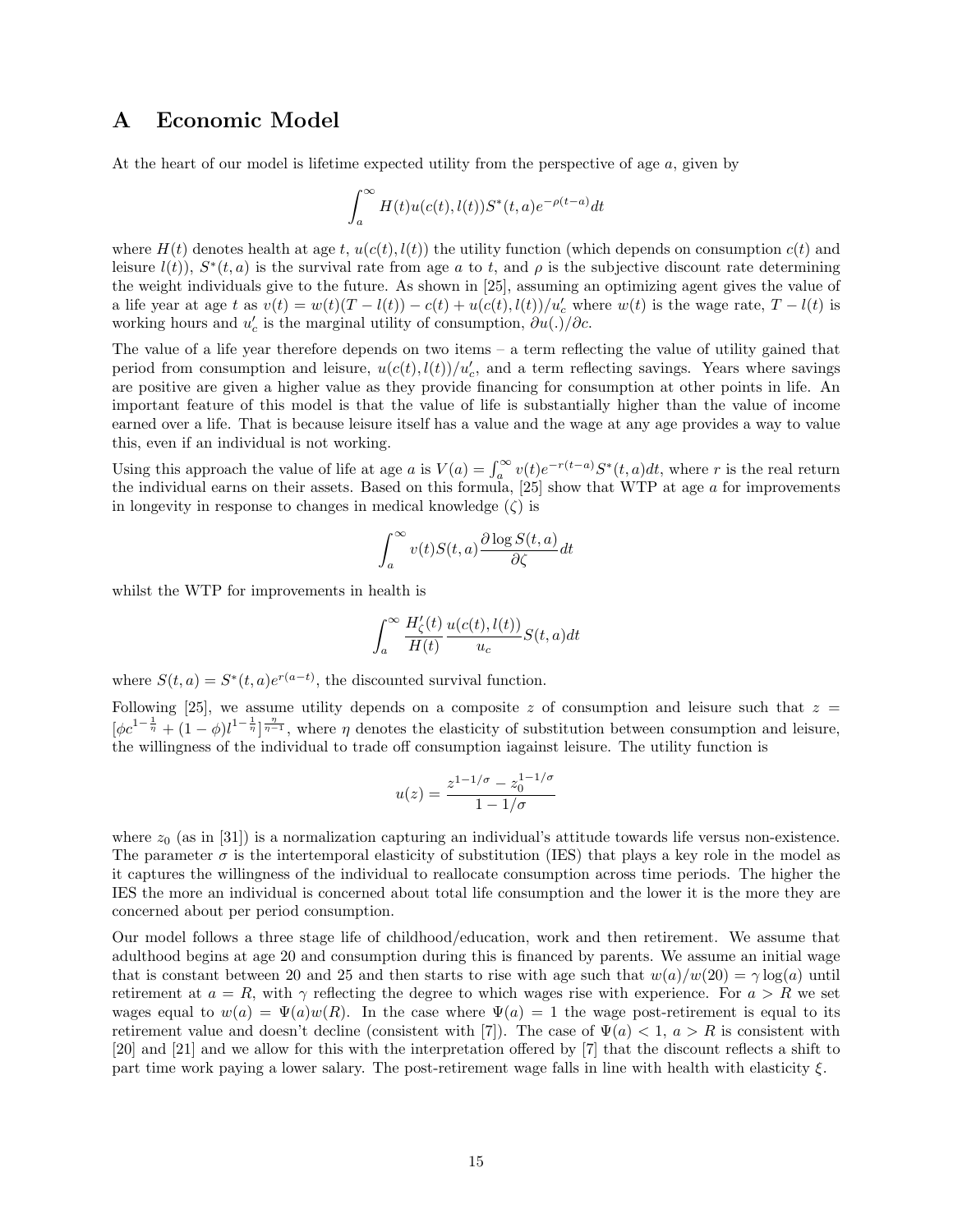## B Health and Mortality

We use a Gompertz equation for mortality, where imposing a compensating effect of mortality gives the restricted expression  $\mu(a) = Me^{\beta(a-T)}$ . We set  $T = 97.6$  and  $M = 0.3319$  based on the cross-country evidence of [23], and then calibrate  $\beta = 0.0966$  so that life expectancy at birth matches that in the U.S for 2018 (78.9 years).

For health we follow [24], [14] and assume at age a that an individual has disabilities given by  $D(a)$  =  $E + B^{-\mu a}$  and health at age a is  $H(a) = [D(0)/D(a)]^{\alpha}$ . We impose a compensating effect of morbidity using the restriction  $B = D^* e^{-\mu T}$  so that  $D(a) = E + D^* e^{\mu(a-T)}$ . For calibration purposes we use the results of [1] and [34]:  $E = 0.0821$ ,  $B = \exp(-0.504)$ ,  $\alpha = 0.34$ . We choose  $\mu$  to match U.S. healthy life expectancy in 2018 of 68.5 years (World Bank data), where HLE is defined by  $\int_0^\infty H(t)S^*(t, a)dt$ .

For Peter Pan we assume aging is captured by a frailty index  $F(a) = \theta e^{\delta a}$  and impose a compensating effect such that  $\theta = F^* e^{\delta T}$  so that  $F(a) = F^* e^{\delta(a-T)}$  We assume the disability index is given by  $D(a) = E + BF(a)^{\psi}$ and mortality by  $\mu(a) = M^*F(a)^{\lambda}$ , pinning down a relationship between our earlier parameterization and this common factor. For our Peter Pan simulations we vary  $\delta$ ,  $\mu$  and T in order to simultaneously elongate both the health and survival functions.

For our Wolverine simulations we introduce a repair function  $R(x) = I(a)e^{-\delta Z}$  such that  $I(a) = 1$  for  $a \geq x$ and 0 otherwise. Multiplying our frailty index  $F(a)$  by  $R(x)$  gives the function  $\theta e^{\delta(a-Z)}$  for  $a \geq x$  and  $\theta e^{\delta a}$ otherwise. Therefore, the effect of the repair is to reset a person's biological clock by Z years.

## C Aggregation

The aggregate WTP based on the age distribution of the population in 2017 is

$$
\int_0^\infty WTP(a)_{2017}N(a, 2017)da + WTP(0)_{2017}\int_0^\infty B(2017+t)e^{-rt}dt
$$

where  $WTP(a)_{2017}$  is the WTP at age a for the initial improvement in aging,  $N(a, 2017)$  is the number of people of age a in 2017 and  $B(2017 + t)$  is the number of births in the year 2017+t. A similar expression is used to calculate the aggregate WTP in year 2050 for a second improvement in aging.

The difference between the two aggregate WTPs is given by the following decomposition

$$
\int_{0}^{\infty} WTP(a)_{2050}N^{*}(a, 2050)da + WTP(0)_{2050} \int_{0}^{\infty} B(2050 + t)e^{-rt}dt
$$
  
\n
$$
- \int_{0}^{\infty} WTP(a)_{2017}N(a, 2017)da + WTP(0)_{2017} \int_{0}^{\infty} B(2017 + t)e^{-rt}dt
$$
  
\n
$$
= \int_{0}^{\infty} (WTP(a)_{2050} - WTP(a)_{2017}))N(a, 2017)da
$$
  
\n
$$
+ \int_{0}^{\infty} WTP(a)_{2050} (N^{*}(a, 2050) - N(a, 2050) da
$$
  
\n
$$
+ \int_{0}^{\infty} WTP(a)_{2050} (N(a, 2050) - N(a, 2017) da
$$
  
\n
$$
+ WTP(0)_{2050} \int_{0}^{\infty} B(2050 + t)e^{-rt}dt - WTP(0)_{2017} \int_{0}^{\infty} B(2017 + t)e^{-rt}dt
$$

where  $N^*(a, 2050)$  is the number of people of age a in 2050 allowing for the impact of the initial improvement in aging and  $N(a, 2050)$  is the number of people of age a in 2050 in the baseline projection without the improvement in aging.